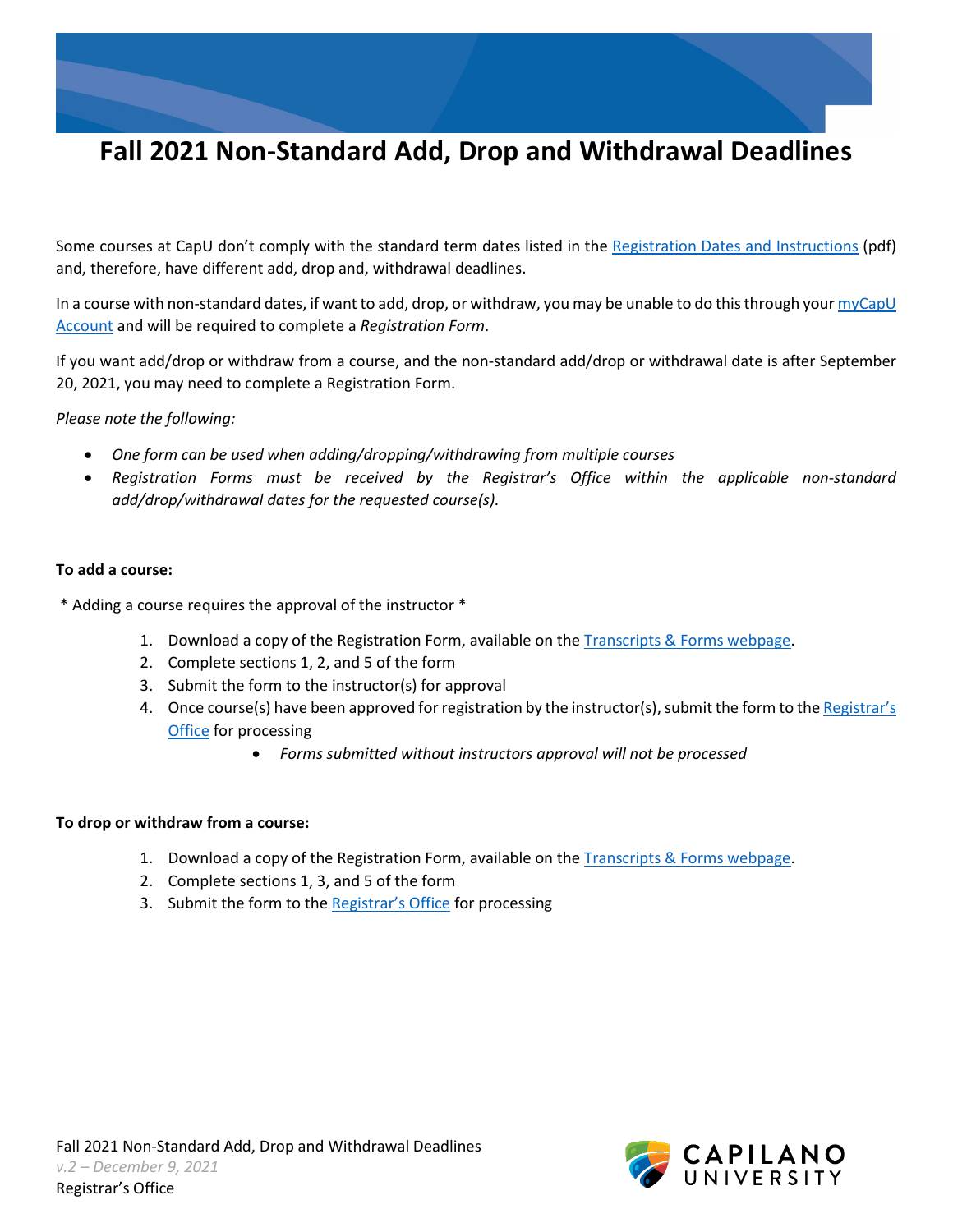| <b>CRN</b> | <b>Subject</b> | Course | <b>Section</b> | <b>Start Date</b> | <b>End Date</b> | Add-Drop Deadline | <b>Withdrawal Deadline</b> |
|------------|----------------|--------|----------------|-------------------|-----------------|-------------------|----------------------------|
| 30776      | <b>ABST</b>    | 099    | 01             | 9/7/2021          | 28-Apr-22       | 1-Oct-02          | 3-Dec-21                   |
| 30155      | <b>AEM</b>     | 248    | 01             | 10/25/2021        | 16-Dec-21       | 29-Oct-21         | $2-Dec-21$                 |
| 30154      | <b>AEM</b>     | 247    | 01             | 9/7/2021          | 22-Oct-21       | 13-Sep-21         | 7-Oct-21                   |
| 30397      | ANIM           | 117    | 01             | 10/25/2021        | 16-Dec-21       | 29-Oct-21         | $2-Dec-21$                 |
| 30528      | ANIM           | 117    | 02             | 10/25/2021        | 16-Dec-21       | 29-Oct-21         | 2-Dec-21                   |
| 30396      | ANIM           | 116    | 01             | 9/7/2021          | 22-Oct-21       | 13-Sep-21         | 7-Oct-21                   |
| 30527      | ANIM           | 116    | 02             | 9/7/2021          | 22-Oct-21       | 13-Sep-21         | 7-Oct-21                   |
| 30007      | <b>APSC</b>    | 120    | 01             | 9/7/2021          | 28-Apr-22       | 1-Oct-02          | 3-Dec-21                   |
| 30311      | <b>ASAS</b>    | 329    | 01             | 9/7/2021          | 4-Mar-22        | 28-Sep-21         | 15-Nov-21                  |
| 31036      | ASAS           | 329    | 02             | 9/7/2021          | 4-Mar-22        | 28-Sep-21         | 15-Nov-21                  |
| 33040      | <b>BCMP</b>    | 021    | 80             | 9/7/2021          | 28-Apr-22       | 1-Oct-02          | 3-Dec-21                   |
| 33041      | <b>BCMP</b>    | 031    | 80             | 9/7/2021          | 28-Apr-22       | 1-Oct-02          | 3-Dec-21                   |
| 33042      | <b>BCMP</b>    | 041    | 80             | 9/7/2021          | 28-Apr-22       | 1-Oct-02          | 3-Dec-21                   |
| 33043      | <b>BCMP</b>    | 051    | 80             | 9/7/2021          | 28-Apr-22       | 1-Oct-02          | 3-Dec-21                   |
| 33044      | <b>BCMP</b>    | 052    | 80             | 9/7/2021          | 28-Apr-22       | 1-Oct-02          | 3-Dec-21                   |
| 33045      | <b>BCMP</b>    | 053    | 80             | 9/7/2021          | 28-Apr-22       | 1-Oct-02          | 3-Dec-21                   |
| 33046      | <b>BECP</b>    | 021    | 80             | 9/7/2021          | 28-Apr-22       | 1-Oct-02          | 3-Dec-21                   |
| 33047      | <b>BECP</b>    | 041    | 80             | 9/7/2021          | 28-Apr-22       | 1-Oct-02          | 3-Dec-21                   |
| 33015      | <b>BENG</b>    | 021    | 80             | 9/7/2021          | 24-Jun-22       | 18-Oct-21         | 17-Jan-22                  |
| 33016      | <b>BENG</b>    | 031    | 80             | 9/7/2021          | 24-Jun-22       | 18-Oct-21         | 17-Jan-22                  |
| 33017      | <b>BENG</b>    | 040    | 80             | 9/7/2021          | 24-Jun-22       | 18-Oct-21         | 17-Jan-22                  |
| 33018      | <b>BENG</b>    | 041    | 80             | 9/7/2021          | 24-Jun-22       | 18-Oct-21         | 17-Jan-22                  |
| 33020      | <b>BENG</b>    | 043    | 80             | 9/7/2021          | 24-Jun-22       | 18-Oct-21         | 17-Jan-22                  |
| 33021      | <b>BENG</b>    | 044    | 80             | 9/7/2021          | 24-Jun-22       | 18-Oct-21         | 17-Jan-22                  |
| 33019      | <b>BENG</b>    | 052    | 80             | 9/7/2021          | 24-Jun-22       | 18-Oct-21         | $17$ -Jan-22               |
| 33022      | <b>BENG</b>    | 053    | 80             | 9/7/2021          | 24-Jun-22       | 18-Oct-21         | 17-Jan-22                  |
| 33023      | <b>BENG</b>    | 054    | 80             | 9/7/2021          | 24-Jun-22       | 18-Oct-21         | 17-Jan-22                  |
| 33038      | <b>BFNS</b>    | 051    | 80             | 9/7/2021          | 24-Jun-22       | 18-Oct-21         | 17-Jan-22                  |
| 33039      | <b>BFNS</b>    | 052    | 80             | 9/7/2021          | 24-Jun-22       | 18-Oct-21         | $17$ -Jan-22               |
| 33026      | <b>BMTH</b>    | 021    | 80             | 9/7/2021          | 24-Jun-22       | 18-Oct-21         | 17-Jan-22                  |
| 33027      | <b>BMTH</b>    | 033    | 80             | 9/7/2021          | 24-Jun-22       | 18-Oct-21         | 17-Jan-22                  |
| 33028      | <b>BMTH</b>    | 034    | 80             | 9/7/2021          | 24-Jun-22       | 18-Oct-21         | 17-Jan-22                  |
| 33029      | <b>BMTH</b>    | 041    | 80             | 9/7/2021          | 24-Jun-22       | 18-Oct-21         | 17-Jan-22                  |
| 33030      | <b>BMTH</b>    | 043    | 80             | 9/7/2021          | 24-Jun-22       | 18-Oct-21         | 17-Jan-22                  |
| 33031      | <b>BMTH</b>    | 044    | 80             | 9/7/2021          | 24-Jun-22       | 18-Oct-21         | 17-Jan-22                  |
| 33024      | <b>BMTH</b>    | 047    | 80             | 9/7/2021          | 24-Jun-22       | 18-Oct-21         | 17-Jan-22                  |
| 33025      | <b>BMTH</b>    | 048    | 80             | 9/7/2021          | 24-Jun-22       | 18-Oct-21         | 17-Jan-22                  |
| 33032      | <b>BMTH</b>    | 053    | 80             | 9/7/2021          | 24-Jun-22       | 18-Oct-21         | 17-Jan-22                  |

**Fall 2021 Non-Standard Add, Drop and Withdrawal Deadlines**

*v .2 - December 9, 2021* Registrar's Office



Page 1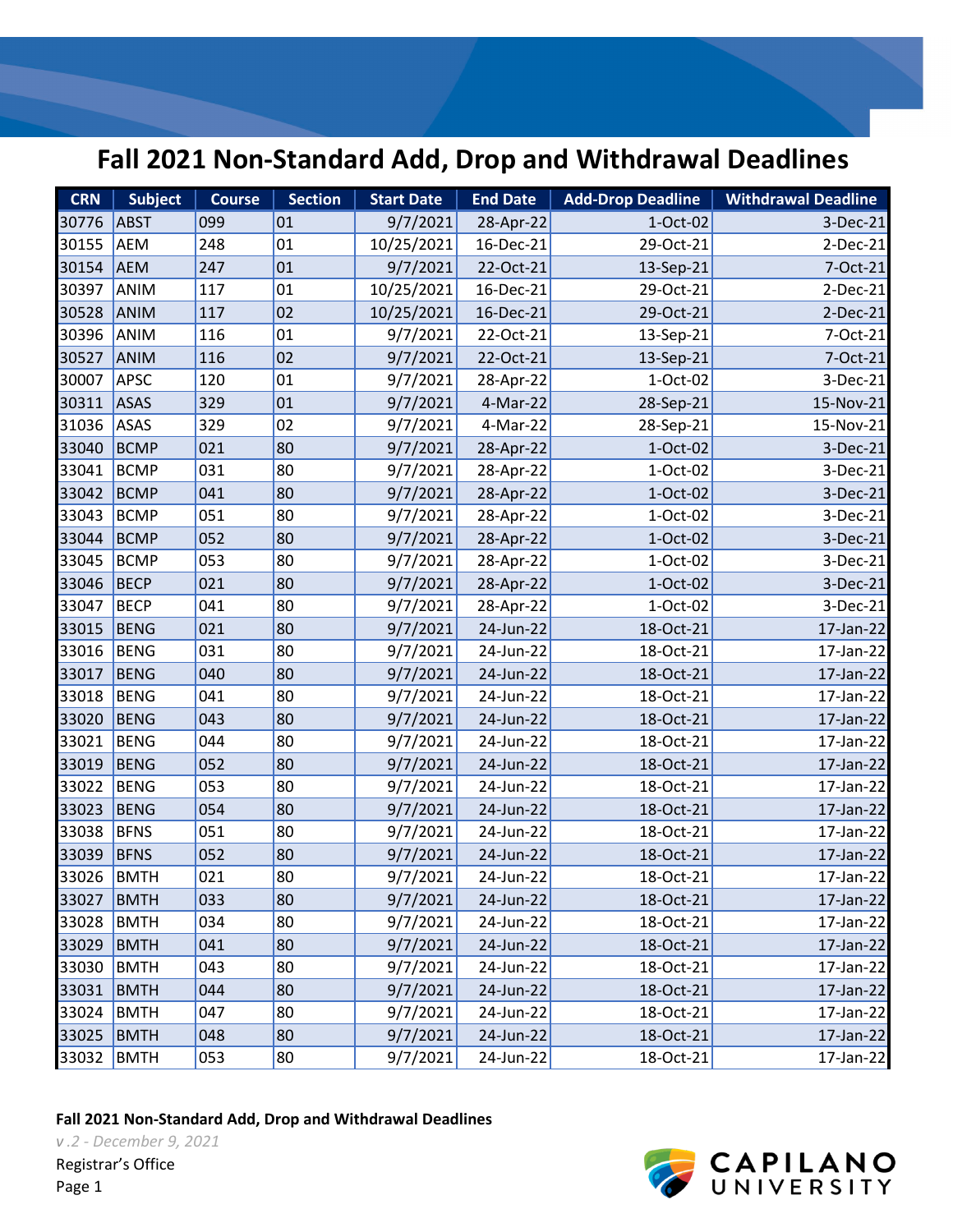| <b>CRN</b> | <b>Subject</b> | <b>Course</b> | <b>Section</b> | <b>Start Date</b> | <b>End Date</b> | <b>Add-Drop Deadline</b> | <b>Withdrawal Deadline</b> |
|------------|----------------|---------------|----------------|-------------------|-----------------|--------------------------|----------------------------|
| 33033      | <b>BMTH</b>    | 054           | 80             | 9/7/2021          | 24-Jun-22       | 18-Oct-21                | 17-Jan-22                  |
| 31451      | <b>CMNS</b>    | 154           | 20             | 10/4/2021         | 26-Nov-21       | 5-Oct-21                 | 15-Nov-21                  |
| 31164      | <b>DEP</b>     | 001           | 01             | 9/13/2021         | $1-Apr-22$      | 7-Oct-21                 | 29-Nov-21                  |
| 31167      | <b>DEP</b>     | 006           | 01             | 9/13/2021         | $1-Apr-22$      | 7-Oct-21                 | 29-Nov-21                  |
| 31486      | <b>DEP</b>     | 008           | 01             | 9/13/2021         | $1-Apr-22$      | 7-Oct-21                 | 29-Nov-21                  |
| 31250      | <b>DEP</b>     | 009           | 01             | 11/1/2021         | 25-Mar-22       | 19-Nov-21                | 23-Dec-21                  |
| 31498      | <b>DOCS</b>    | 109           | 01             | 9/13/2021         | 29-Oct-21       | 17-Sep-21                | 14-Oct-21                  |
| 30977      | <b>DOCS</b>    | 106           | 01             | 9/7/2021          | 29-Oct-21       | 13-Sep-21                | 14-Oct-21                  |
| 30199      | <b>DOCS</b>    | 107           | 01             | 9/7/2021          | 29-Oct-21       | 13-Sep-21                | 14-Oct-21                  |
| 30812      | <b>DOCS</b>    | 101           | 01             | 9/7/2021          | 19-Nov-21       | 21-Sep-21                | 28-Oct-21                  |
| 31497      | <b>DOCS</b>    | 103           | 01             | 9/20/2021         | 8-Oct-21        | 27-Sep-21                | 5-Oct-21                   |
| 30255      | <b>DOCS</b>    | 108           | 01             | 11/15/2021        | 4-Mar-22        | 26-Nov-21                | 22-Dec-21                  |
| 31509      | <b>EDUC</b>    | 190           | 56             | 9/7/2021          | 22-Oct-21       | 13-Sep-21                | 7-Oct-21                   |
| 32119      | <b>EDUC</b>    | 166           | 95             | 9/7/2021          | 29-Oct-21       | 13-Sep-21                | 14-Oct-21                  |
| 32122      | <b>EDUC</b>    | 173           | 95             | 9/7/2021          | 29-Oct-21       | 13-Sep-21                | 14-Oct-21                  |
| 33065      | <b>EDUC</b>    | 276           | 89             | 11/15/2021        | 17-Dec-21       | 17-Nov-21                | 7-Dec-21                   |
| 32120      | <b>EDUC</b>    | 168           | 95             | 11/1/2021         | 24-Dec-21       | 5-Nov-21                 | 3-Dec-21                   |
| 32121      | <b>EDUC</b>    | 179           | 95             | 11/1/2021         | 24-Dec-21       | 5-Nov-21                 | 3-Dec-21                   |
| 30308      | <b>EDUC</b>    | 475           | 01             | 9/7/2021          | 28-Apr-22       | 1-Oct-02                 | 3-Dec-21                   |
| 30769      | <b>EDUC</b>    | 475           | 02             | 9/7/2021          | 28-Apr-22       | 1-Oct-02                 | 3-Dec-21                   |
| 30570      | <b>EEA</b>     | 001           | 01             | 9/13/2021         | 16-Dec-21       | 23-Sep-21                | 19-Nov-21                  |
| 30741      | EEA            | 007           | 01             | 9/13/2021         | 16-Dec-21       | 23-Sep-21                | 19-Nov-21                  |
| 30875      | <b>EEA</b>     | 006           | 01             | 9/7/2021          | 14-Apr-22       | 4-Oct-21                 | 30-Nov-21                  |
| 31004      | EEA            | 002           | 01             | 9/13/2021         | 28-Jan-22       | 28-Sep-21                | 3-Nov-21                   |
| 30873      | <b>EEA</b>     | 003           | 01             | 9/13/2021         | 8-Apr-22        | 7-Oct-21                 | $1-Dec-21$                 |
| 30874      | <b>EEA</b>     | 004           | 01             | 9/13/2021         | 11-Feb-22       | $1-Oct-21$               | 10-Nov-21                  |
| 30819      | <b>ENGL</b>    | 100           | 42             | 9/7/2021          | 28-Apr-22       | 1-Oct-02                 | 3-Dec-21                   |
| 31518      | <b>ENGL</b>    | 107           | 01             | 9/7/2021          | 28-Apr-22       | 1-Oct-02                 | 3-Dec-21                   |
| 32095      | <b>HCA</b>     | 100           | 71             | 9/7/2021          | 15-Oct-21       | 13-Sep-21                | 7-Oct-21                   |
| 32096 HCA  |                | 101           | $71\,$         | 9/7/2021          | $3-Dec-21$      | 22-Sep-21                | 8-Nov-21                   |
| 32098      | HCA            | 103           | 71             | 9/7/2021          | 3-Dec-21        | 22-Sep-21                | 8-Nov-21                   |
| 32097      | <b>HCA</b>     | 102           | 71             | 10/4/2021         | 26-Nov-21       | 5-Oct-21                 | 15-Nov-21                  |
| 31534      | <b>HCA</b>     | 110           | 10             | 9/27/2021         | 12-Nov-21       | $1-Oct-21$               | 3-Nov-21                   |
| 31535      | <b>HCA</b>     | 112           | 10             | 11/15/2021        | 26-Nov-21       | 15-Nov-21                | 23-Nov-21                  |
| 32968      | <b>HCA</b>     | 101           | 11             | 11/15/2021        | 28-Jan-22       | 23-Nov-21                | $10$ -Dec-21               |
| 32967      | <b>HCA</b>     | 103           | 11             | 11/15/2021        | 4-Mar-22        | 26-Nov-21                | 22-Dec-21                  |
| 32965      | <b>HCA</b>     | 106           | 11             | 11/15/2021        | 25-Feb-22       | 25-Nov-21                | 20-Dec-21                  |
| 32969      | <b>HCA</b>     | 100           | 11             | 11/22/2021        | 14-Jan-22       | 26-Nov-21                | $9$ -Dec-21                |
| 32966      | <b>HCA</b>     | 102           | 11             | 12/13/2021        | 4-Mar-22        | 21-Dec-21                | 18-Jan-22                  |
| 31533      | <b>HCA</b>     | 104           | 10             | 9/20/2021         | $24-Sep-21$     | 20-Sep-21                | 22-Sep-21                  |



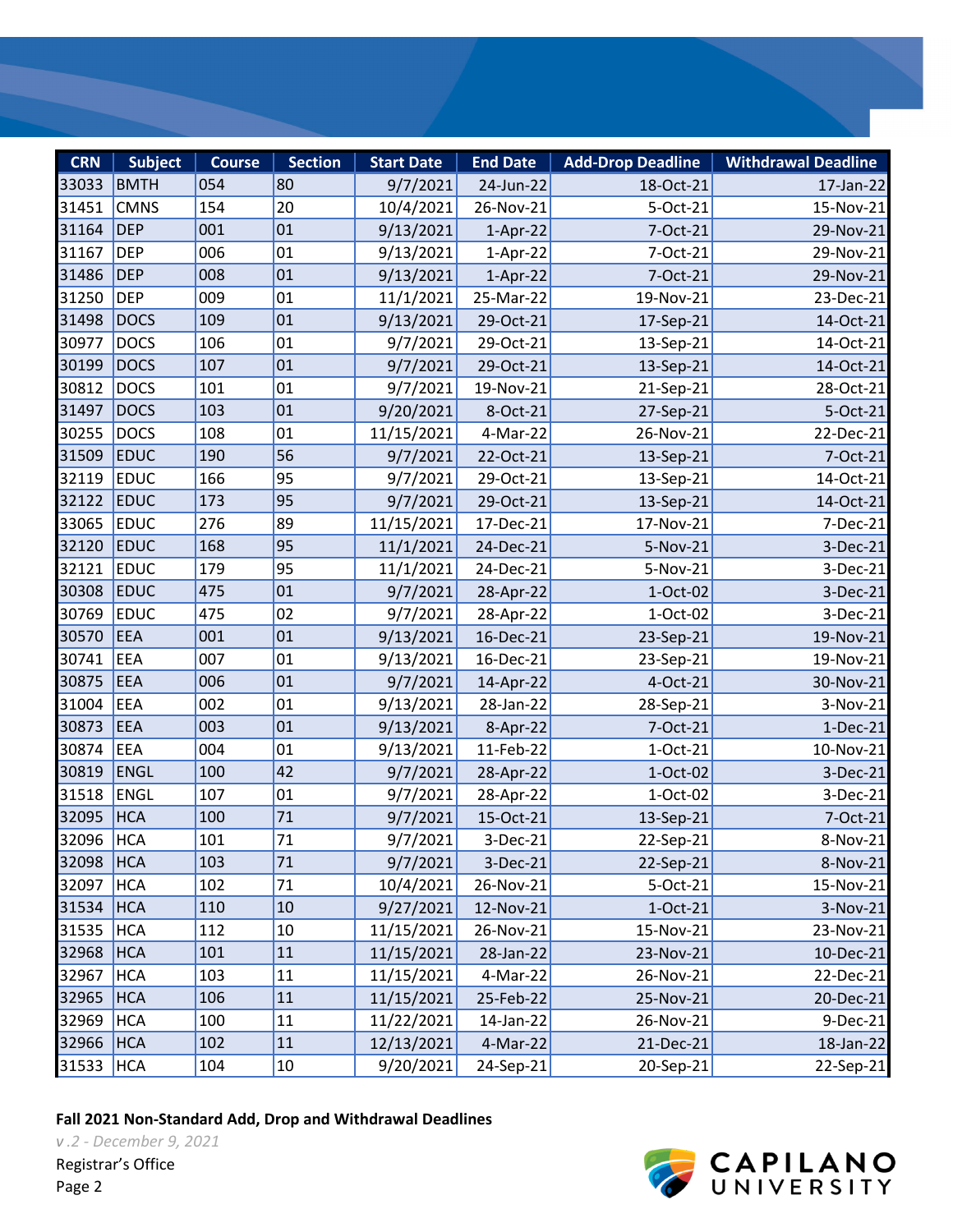| <b>CRN</b> | <b>Subject</b> | <b>Course</b> | <b>Section</b> | <b>Start Date</b> | <b>End Date</b> | <b>Add-Drop Deadline</b> | <b>Withdrawal Deadline</b> |
|------------|----------------|---------------|----------------|-------------------|-----------------|--------------------------|----------------------------|
| 30541      | <b>IDES</b>    | 313           | 01             | 9/7/2021          | 19-Nov-21       | 21-Sep-21                | 28-Oct-21                  |
| 31007      | <b>IDES</b>    | 414           | 01             | 9/7/2021          | 19-Nov-21       | 21-Sep-21                | 28-Oct-21                  |
| 31006      | <b>IDES</b>    | 211           | 01             | 8/30/2021         | 3-Sep-21        | 30-Aug-21                | $1-Sep-21$                 |
| 30841      | <b>IDF</b>     | 119           | 01             | 9/7/2021          | 29-Oct-21       | 13-Sep-21                | 14-Oct-21                  |
| 31160      | <b>IDF</b>     | 240           | 01             | 9/7/2021          | 29-Oct-21       | 13-Sep-21                | 14-Oct-21                  |
| 33002      | <b>IDF</b>     | 103           | 02             | 10/4/2021         | 26-Nov-21       | 5-Oct-21                 | 15-Nov-21                  |
| 30842      | <b>IDF</b>     | 243           | 01             | 11/15/2021        | 16-Dec-21       | 17-Nov-21                | 7-Dec-21                   |
| 33069      | LING           | 100           | 04             | 11/1/2021         | 16-Dec-21       | 5-Nov-21                 | 3-Dec-21                   |
| 30661      | <b>MOPA</b>    | 425           | 01             | 9/7/2021          | 29-Oct-21       | 13-Sep-21                | 14-Oct-21                  |
| 30736      | <b>MOPA</b>    | 425           | 02             | 9/7/2021          | 29-Oct-21       | 13-Sep-21                | 14-Oct-21                  |
| 31612      | <b>MOPA</b>    | 416           | 01             | 9/7/2021          | 8-Oct-21        | 9-Sep-21                 | 29-Sep-21                  |
| 31613      | <b>MOPA</b>    | 416           | 02             | 9/7/2021          | 8-Oct-21        | 9-Sep-21                 | 29-Sep-21                  |
| 31008      | PADM           | 200           | 01             | 9/13/2021         | 20-Nov-21       | 21-Sep-21                | 28-Oct-21                  |
| 31487      | PADM           | 200           | 02             | 9/20/2021         | 27-Nov-21       | 28-Sep-21                | 4-Nov-21                   |
| 31490      | PADM           | 202           | 01             | 9/20/2021         | 27-Nov-21       | 28-Sep-21                | 4-Nov-21                   |
| 30854      | PADM           | 305           | 01             | 9/27/2021         | 3-Dec-21        | 5-Oct-21                 | 15-Nov-21                  |
| 30853      | PADM           | 203           | 01             | 9/27/2021         | 19-Nov-21       | 1-Oct-21                 | 3-Nov-21                   |
| 31493      | PADM           | 307           | 01             | 9/27/2021         | 6-Nov-21        | 30-Sep-21                | 25-Oct-21                  |
| 31029      | <b>RADP</b>    | 112           | 01             | 9/7/2021          | 22-Oct-21       | 13-Sep-21                | 7-Oct-21                   |
| 31028      | <b>RADP</b>    | 111           | 01             | 9/13/2021         | 29-Oct-21       | 17-Sep-21                | 14-Oct-21                  |
| 31351      | <b>RADP</b>    | 250           | 01             | 9/7/2021          | 29-Oct-21       | 13-Sep-21                | 14-Oct-21                  |
| 31333      | <b>RADP</b>    | 130           | 01             | 9/7/2021          | 19-Nov-21       | 21-Sep-21                | 28-Oct-21                  |
| 30174      | <b>RADP</b>    | 121           | 01             | 9/7/2021          | 3-Dec-21        | 22-Sep-21                | 8-Nov-21                   |
| 30858      | <b>RADP</b>    | 100           | 01             | 9/13/2021         | 26-Nov-21       | 22-Sep-21                | 8-Nov-21                   |
| 31349      | <b>RADP</b>    | 211           | 01             | 9/27/2021         | 29-Oct-21       | 29-Sep-21                | 20-Oct-21                  |
| 30859      | <b>RADP</b>    | 243           | 01             | 9/27/2021         | 29-Oct-21       | 29-Sep-21                | 20-Oct-21                  |
| 30138      | <b>RADP</b>    | 132           | 01             | 10/25/2021        | 10-Dec-21       | 29-Oct-21                | 26-Nov-21                  |
| 31329      | <b>RADP</b>    | 120           | 01             | 11/1/2021         | 10-Dec-21       | 5-Nov-21                 | 3-Dec-21                   |
| 31337      | <b>RADP</b>    | 131           | 01             | 11/1/2021         | 10-Dec-21       | 5-Nov-21                 | 3-Dec-21                   |
| 31352 RADP |                | 291           | 01             | 11/1/2021         | 16-Dec-21       | 5-Nov-21                 | 3-Dec-21                   |
| 31345      | <b>RADP</b>    | 201           | 01             | 9/7/2021          | $1-Oct-21$      | 9-Sep-21                 | 29-Sep-21                  |
| 31350      | <b>RADP</b>    | 240           | 01             | 9/7/2021          | $1-Oct-21$      | 9-Sep-21                 | 29-Sep-21                  |
| 31018      | <b>REC</b>     | 222           | 20             | 9/7/2021          | 26-Nov-21       | 22-Sep-21                | 8-Nov-21                   |
| 31355      | <b>REC</b>     | 152           | 20             | 10/4/2021         | 26-Nov-21       | 5-Oct-21                 | 15-Nov-21                  |
| 31359      | <b>REC</b>     | 156           | 20             | 10/4/2021         | 26-Nov-21       | 5-Oct-21                 | 15-Nov-21                  |
| 33034      | <b>REC</b>     | 111           | 21             | 10/4/2021         | 16-Dec-21       | 20-Oct-21                | 29-Nov-21                  |
| 31048      | <b>REC</b>     | 148           | 20             | 8/23/2021         | 3-Sep-21        | 30-Aug-21                | $1-Sep-21$                 |
| 31398      | <b>SEA</b>     | 100           | 01             | 9/7/2021          | 29-Oct-21       | 13-Sep-21                | 14-Oct-21                  |
| 31411      | <b>SEA</b>     | 106           | 20             | 9/7/2021          | 29-Oct-21       | 13-Sep-21                | 14-Oct-21                  |
| 31407      | <b>SEA</b>     | 101           | 01             | 10/25/2021        | 10-Dec-21       | 29-Oct-21                | 26-Nov-21                  |